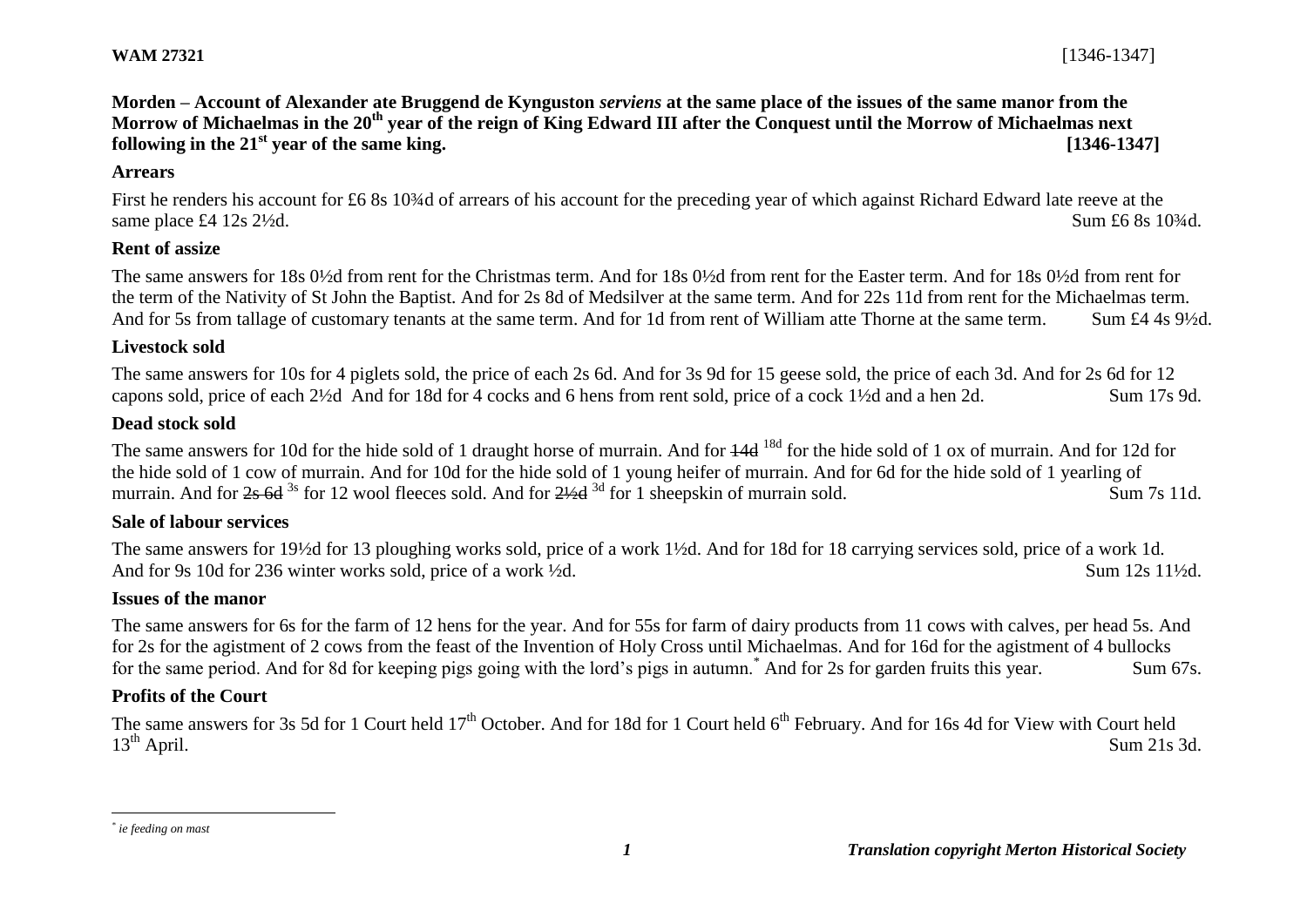### **Debit of the account**

For 15s 9<sup>1/2</sup>d for various things sold at the audit. Sum 15s 9<sup>1/2</sup>d.

# **Sum Total Receipts: £17 16s 4¼d. EXPENSES**

### **Quittances and defaults of rent**

First he accounts in rent paid to Bartholomew de Kenewarduslee for land at Geldenehelde for the year 4s. And in default of rent of land formerly Robert Fabian for the year because in the lord's hand 2s 4d. Sum 6s 4d. Sum 6s 4d.

### **Cost of ploughs**

Also in cash paid to the smith for making ironwork for 2 ploughs at his own expense, forging and providing [the iron] by fixed agreement<sup>†</sup> for the year 14s. In 2 plough-feet bought 6d. In 1 new ploughshare bought 10d. In 2 new ploughs made from the lord's timber 8d. In [shoeing] 2 draught horses upon front feet before harvest 4d. Sum 16s 4d.

### **Costs of carts**

Also in 16 clouts with nails bought 16d. In grease bought 6d.<sup>5d</sup> In 2 pairs wheels bought 3s 40d.<sup>8d</sup> In 2 pairs frets bought for the same 2d. In 3 axles bought for the same and fitted 9d. In making 1 hemp rope for carts of 10 fathoms, 1 pair traces*,* 1 cart-rein [*forlyne*], 1 rein [*reyne*] for 1 halter from 10 lb hemp 5d, viz per lb ½d. In making 1 hair rope and 3 halters from 5 lb their own hair 2½d. In 2 hurters [= shoulder of axle] bought 2d. In 1 pair of saddle-pads bought for cart-saddles 4d. In shoeing 2 carthorses for the year 16d. Sum 8s 9½d.

# **Building costs**

In 1 roofer with his mate hired for 12 days in the month of January for repairs upon the hall and 2 barns 3s, taking per day for himself and his mate 3d. In 5 boards bought for 1 door upon the cattle-shed 4d. In 1 pair hooks and hinges [*vertivella*] with nails bought for the said door 3d. In 200 laths bought 5d. In carpentry in the said cattle-shed 14d. Sum 5s 2d.

# **Mill costs**

 $\overline{a}$ 

In laying/fitting [*cuband*] 2 mill-bills with steel bought for the same and in sharpening the said bills for the year 6d. In 1 set of rungs bought 6d. In cogs bought for the same 3d. In repairs for the flood-gate [*le flodgate*] and for positioning boards for ramming in the same 6d. In 1 basket of withies bought 2d. In 1 iron ring bought for mill beam 6d. In iron bought with work for the mill-spindle 8d. In 1 board of elm bought for the flood-gate [*le flodgate*] 2d. In 3 iron bands bought for the cogwheel [*la cog wyl*] 6d. Sum 3s 9d.

*<sup>†</sup> ie at a price fixed beforehand, not necessarily reflecting the real cost [Dr M Page 2/06]*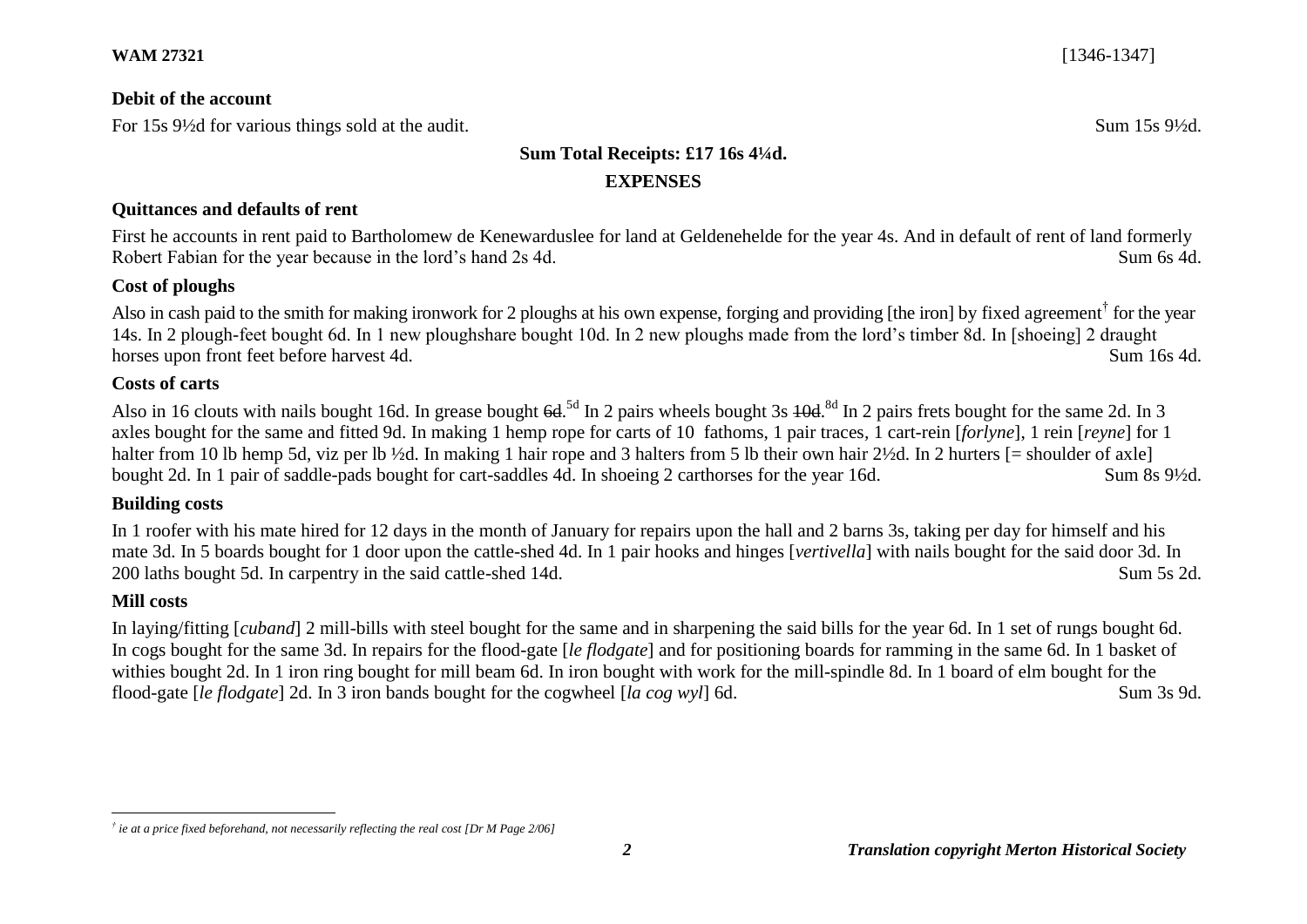### **Petty necessities**

Also in 2½ bushels of salt bought 12½d. In making 2 quarters 3 bushels oats into oatmeal 9½d. In food and oblations for servants on Christmas and Easter days 2s 4d. In 7 hurdles of withies bought for the fold 14d. In scouring 1 ditch around Neweburigardin 4d In scouring 40 perches of ditch in the marsh <sup>witnessed by bailiff</sup> after the View<sup>‡</sup> 20d, for each perch ½d. In tithe of 3 lambs of issue 1½d. In castrating piglets and young piglets 3d. In hay bought 4s 10d, <sup>3s 6d</sup> of which 16d after View. In straw bought for sustenance of animals 16s 11d, <sup>15s 5d</sup> of which 16d after View. In 2 colts wintered in the park of Coombe 12d. In 1 colt pastured there in the summer 8d. In 1 seed-basket of withies bought 2d. In expenses of 22 men with 11 ploughs for boonwork at the wheat season 2s 9d. In expenses of 12 men with 6 ploughs for boonwork at the Lenten sowing 18d. because not witnessed In planting vegetables and leeks bought for the yard 3d. In tarpitch and grease for greasing sheep 2d. In shearing and washing 13 sheep 1¼d. In 1 basket of withies bought for casting [? *pro'ande'* ] the corn at winnowing 5d. In 1 sack bought 5d. Sum 32s 2¾d.

### **Threshing corn**

In threshing 22 quarters 2 bushels wheat, 1 quarter rye, 3 quarters 5 bushels beans, 2 bushels white peas and 9 quarters 2 bushels mixed black and green peas by piecework 8s 0<sup>3</sup>/4d, giving for 9 bushels 3d. In threshing 17 quarters 2 bushels barley by piecework 2s 6<sup>3</sup>/4d, giving for 9 bushels 2d. In threshing 3 quarters dredge by piecework 4d, giving for 9 bushels 1½d. In threshing 28 quarters 2 bushels oats by piecework 2s 1d, giving for 9 bushels 1d. In winnowing half the total corn by piecework, of which the sum is 42 quarters 3½ bushels, 9¼d, giving for 9 bushels ¼d. And the other half winnowed by the dairy worker. In wages of Thomas de Denham the lord's granger being at the same place over the threshing on occasions 2s 9d by 1 tally. Sum 16s 6<sup>3</sup>/4d.

### **Corn bought**

In 3 quarters wheat bought for seed  $21s^{20s}$  price of a quarter  $7s$ . <sup>6s 8d</sup> In 2 quarters 4 bushels wheat bought for seed 16s 8d, price of a quarter 6s 8d. In 3 quarters 2 bushels wheat bought<sup>§</sup> in the months of June and July  $\frac{32}{8}$  6d, <sup>26s</sup> price of a quarter  $\frac{10}{8}$ . <sup>8s</sup> In 2 quarters 1 bushel rye bought for seed  $12s \frac{0}{2}d$ ,  $^{11s \frac{4d}{3}}$  price of a quarter 5s  $8d$ .  $^{4d}$  In 2 quarters 1 bushel barley bought for seed 9s  $14d$ ,  $^{2/2d}$  price of a quarter 4s  $8d$ .  $^{4d}$  In 6 quarters 4 bushels large oats bought for seed\*\* 17s 4d, <sup>16s 4d</sup> price of a quarter 2s 8d.<sup>6d</sup> In 7 quarters 3 bushels 1 peck small oats bought 11s 1¼d, price of a quarter 18d. In 1 quarter 7 bushels maslin bought for servants  $12s$  6d, <sup>11s 3d</sup> price of a quarter  $\frac{1}{2}$  mark. Sum £6 223/4d.

### **Livestock bought**

 $\overline{a}$ 

In 2 calves of issue bought at/for weaning 2s. In 3 ducks bought 4½d. In 12 chickens bought for making capons 12d. Sum 3s 4½d.

*<sup>‡</sup> The View was presumably the mid-year View of the Account – cf WAM 27296*

*<sup>§</sup> According to the Wheat section of Issues of the Grange, this was also bought for seed.*

*<sup>\*\*</sup> According to the Oats section of Issues of the grange, only 2 quarters 6 bushels of this purchase was for seed.*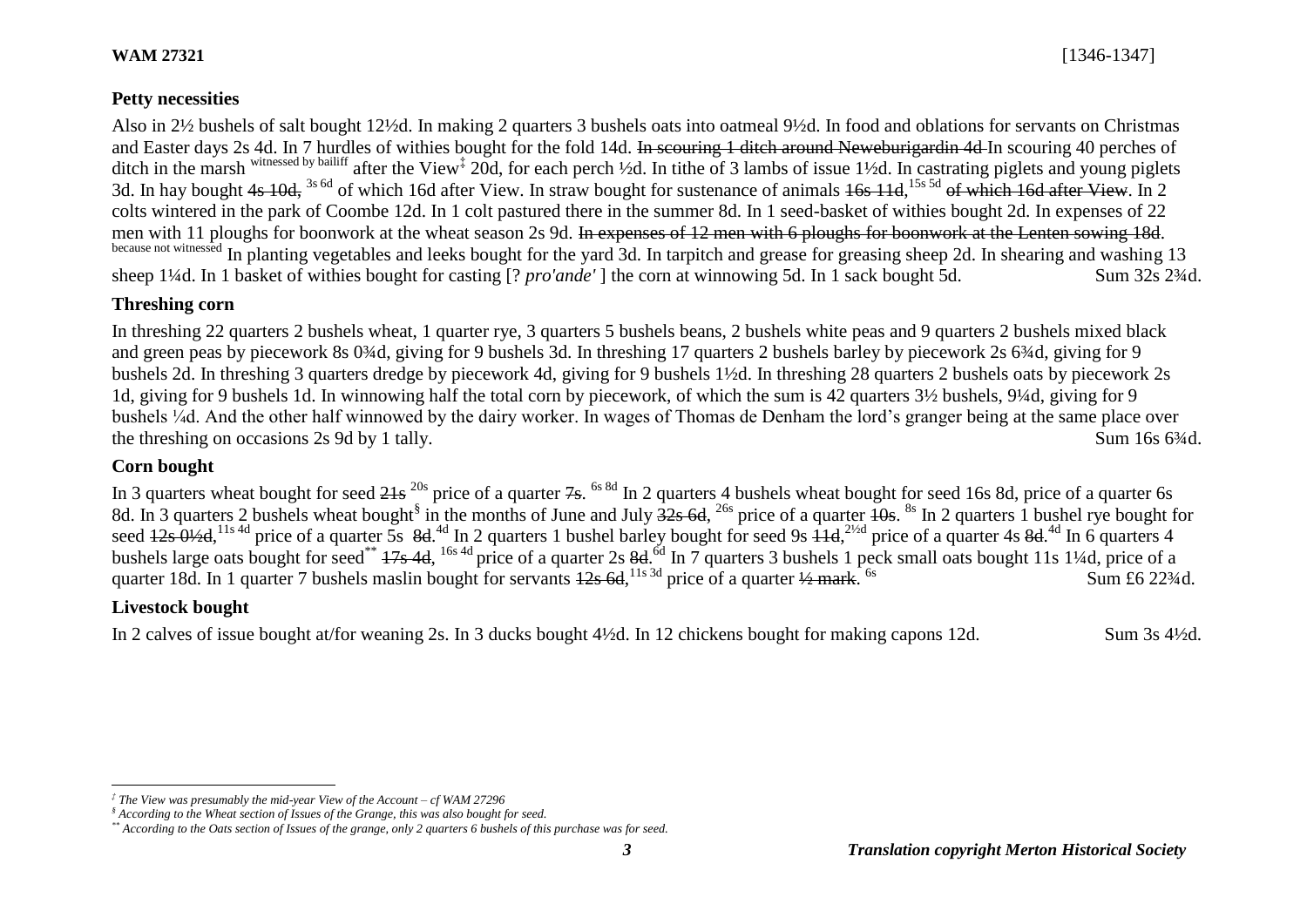Also in hoeing corn of every kind this year nothing because by labour services as on the outside. In mowing 4 acres meadow 2s, per acre 6d, viz in Eylond 1½ acres, in Geldenemad 3 roods, in Neweburigardyn nothing this year because pastured with the lord's yearlings, in Comstrod 1 acre 3 roods. In customary payment to customary tenants for haymaking in the same 1 bushel maslin as on the outside as appears under the heading for Servants' livery. In cheese for the same by custom 3d. Sum 2s 3d.

#### **Harvest costs**

Also in expenses of 204 workers both free and customary at 3 boonworks in harvest as though for 1 day together with expenses of 32 men sent out with rods to superintend reapers who reaped this year 70 acres of corn of every kind; in bread as on the back [*in tergum*]; †† in ale bought 9s 10d, viz for each of them ½d; in meat and fish bought for the same 14s 9d, viz for each of them ¾d. And in expenses of 33 customary tenants at 2 dry boonworks, who reaped 13 acres of corn 8¼d, viz for each of them ¼d. In reaping and binding 47½ acres corn of every kind by piecework, 23s 9d, per acre 6d and no more because 2½ acres in gain. In 2 lb of candles bought 4d. In stipend of 1 reap-reeve in harvest 3s. In stipend <sup>wages</sup> of 1 stacker at harvest 3s. for two days allowed this year by grace; henceforth it should not be done In expenses of *serviens* and 1 reap-reeve over and above fixed livery 18d. In servants' expenses for their 'harvest goose' 18d. Sum 58s 4¼d.

#### **Stipends**

In stipend of 1 *serviens* for the year 13s 4d. In stipend of 1 carter, 4 servant ploughmen, 1 farmer of the dairy and 1 shepherd keeping 200 alien ewes at the lord's fold for having manure, for the year 31s 6d, viz each taking 4s 6d. In stipend of 1 swineherd for the year 2s 8d. Sum 46s 10d.

# **Foreign Expenses**

Also in expenses of purveyors of the Queen with cash given to the same for not taking the lord's oats in the month of January 2s. In 260 large eggsbought and delivered as far as Westminster 15d, viz for 20 eggs 1d.<sup>‡‡</sup> For want of cash received for 4 quarters 6 bushels wheat taken for the use of the King by Reginald Forester sheriff of Surrey and 6 quarters oats taken by Ralph Broun purveyor of the Queen, as shown in the last account, rendering 3s 6d, viz for wheat 2s 6d and for oats 12d.  $^{88}$  Sum 3s 3d.

### **Expenses of Bailiff and visitors**

Also in expenses of brothers R Bebi R Lake and J Port<sup>er</sup> auditors 4s by 1 tally. In expenses of brother John de Mordon bailiff for his coming 4s by 1 tally. In expenses of steward for Courts held 2s by 1 sealed document [*cedula sigillat'*]. In expenses of J Porter the auditor and the clerk of the audit for taking view of the account in the month of May 16d by 1 tally. Sum 11s 4d.

 $\overline{a}$  $\#$  cf the final manorial court roll entry on British Library Add Roll 56040 7r, which uses the phrase Respice in tergo' to direct the reader to look on the dorse of the roll for the continuation of the court record.

*<sup>‡‡</sup> 260/20=13 not 15d given here in the accounts.*

*<sup>§§</sup> This entry is not included in the total. Should the underlining be understood as deletion?*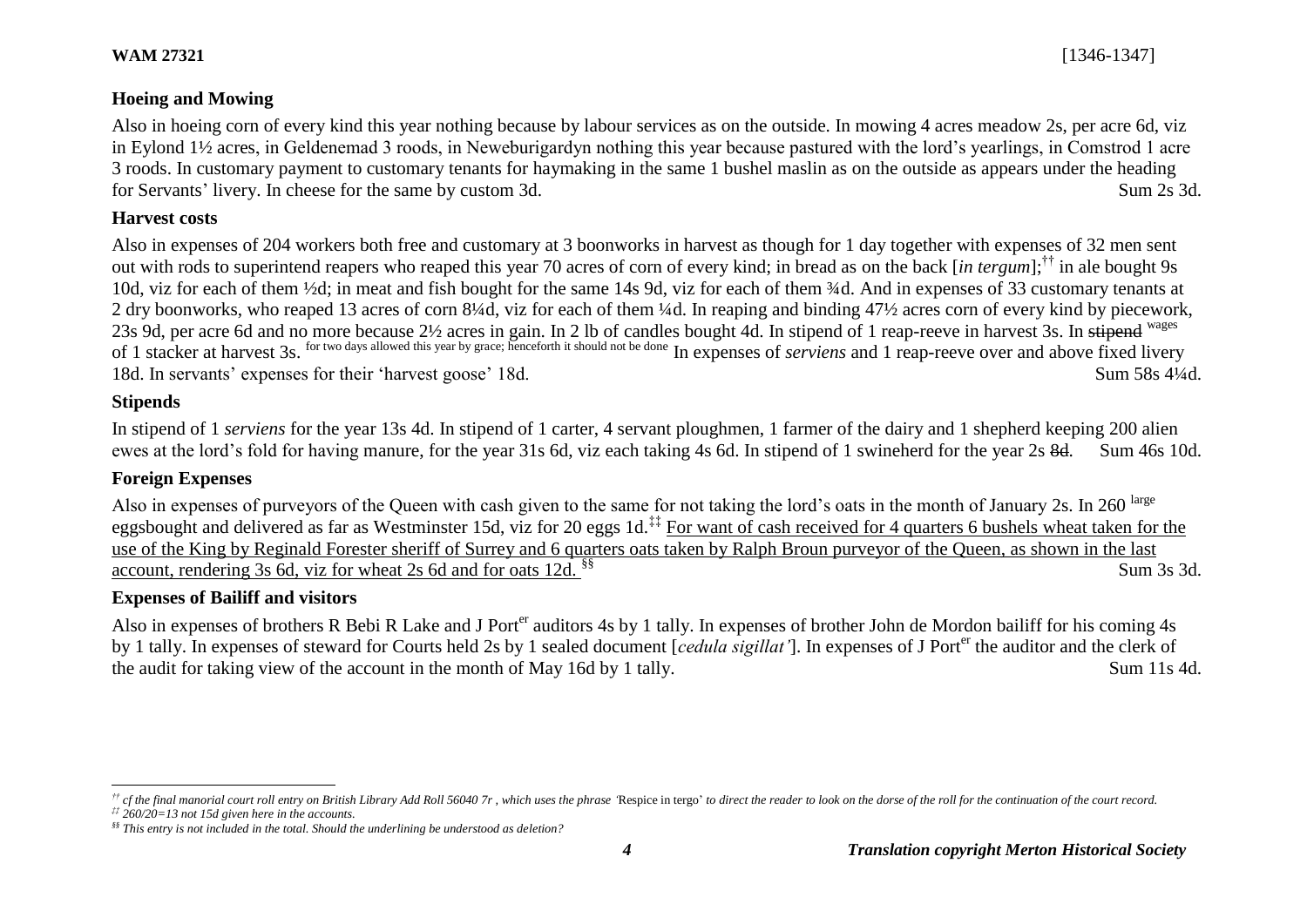6s

**WAM 27321** [1346-1347]

#### **Cash deliveries**

Delivered to brothers R Lake and W Stanton treasurers of Westminster by the hand of Richard Edward late reeve at the same place in part for arrears of his account 33s 4d by 1 tally. 20s by 1 tally The said Richard remains in penalty [*rem penes dcm Rici*]. Also in delivery of the same for excess by the hand of the said Richard 13s 4d by 1 tally.

**Sum of all expenses and deliveries** £18 9s 9½d.

And so he exceeds 13s 5¼d. Of which allowed to Richard Edward late reeve by grace of the lord Abbot, Prior and Convent 58s 10½d.\*\*\* And so the *serviens* exceeds 72s 3¾d.

The Manor exceeds itself by [*excedit se ipm*] £8 11d.

# DORSE

# **Morden Issues of the grange at the same place by struck measure for 21st year– Alexander ate Bruggende** *serviens*

**Wheat** First he renders his account for 22 quarters 2 bushels wheat, of which 15 quarters 4 bushels curall, of issue of the grange at the same place by struck measure by 1 tally against Thomas Denham granger, threshed by piecework. And for 6 quarters 4 bushels wheat received from the reeve of Teddington by the aforesaid measure by 1 tally. And for 8 quarters 6 bushels wheat of purchase for seed. And for 2 bushels 1 peck of increment of heaped measure.††† And for 2 quarters 1 peck wheat of new grain exchanged [*ex mutuo*] for servants' liveries. Sum 39 quarters 6½ bushels.

> Of which in sowing over 68 acres 21 perches land in parcels 17 quarters 6½ bushels, viz over the acre 2 bushels 1 peck minus in total 1 quarter 2½ bushels, of which in le Buttes atte Hache 4 acres 1½ roods, in Southberworthe 9 acres 21 perches and no more because 14½ acres with barley below, in Thistelcroft 22 acres, in Durantesfeld 9 acres 1½ roods, in Gillenehelde 12 acres and no more because 5 acres lie uncultivated, in Wolfarduscroft 5 acres 1 rood and in Snakeshull 6 acres. I<del>n customary payment to sower 1 bushel</del>. In livery of 1 *serviens* for the year 6 quarters 4 bushels, taking a quarter per 8 weeks. In maslin for servants' livery as below 7 quarters curall wheat. In livery of 1 reap-reeve for 5 weeks in harvest 5 bushels. In livery of 1 stacker for 5 weeks in harvest 5 bushels. because by servants Delivered to brother Richard de Reddyng keeper of the granary at Westminster 6 quarters by 1 tally. In bread baked for expenses of 205 men at 5 boonworks in harvest 1 quarter 1 bushel. In sale at the audit 6 bushels. Sum as above. And none remains.

l *\*\*\* Richard Edward owed £4 12s 2½d, and paid £1 13s 4d, leaving the £2 18s 10½d here allowed/excused.*

<sup>&</sup>lt;sup>†††</sup> This is the first grain account to mention this increment, the difference between struck and heaped measure. Page (WPR1301-2) says that heaped measure increased the volume by a quarter, the difference being called the increment. The Thorncroft accounts (SRS Vol. XV, p.47, &c) show a 25% increase. From WAM 27323 onwards the increment is calculated at just 1 peck per full quarter, around 3%, for all types of grain, *but later records (WAM 27327 onwards) explain that, in Morden, only the eighth bushel was left heaped at 5 pecks, the other seven being struck at 4 bushels (1 peck = ¼ bushel). The increments shown here and in the following entries in this account relate to purchased corn, and work out at 1 peck per quarter, to the nearest quarter.*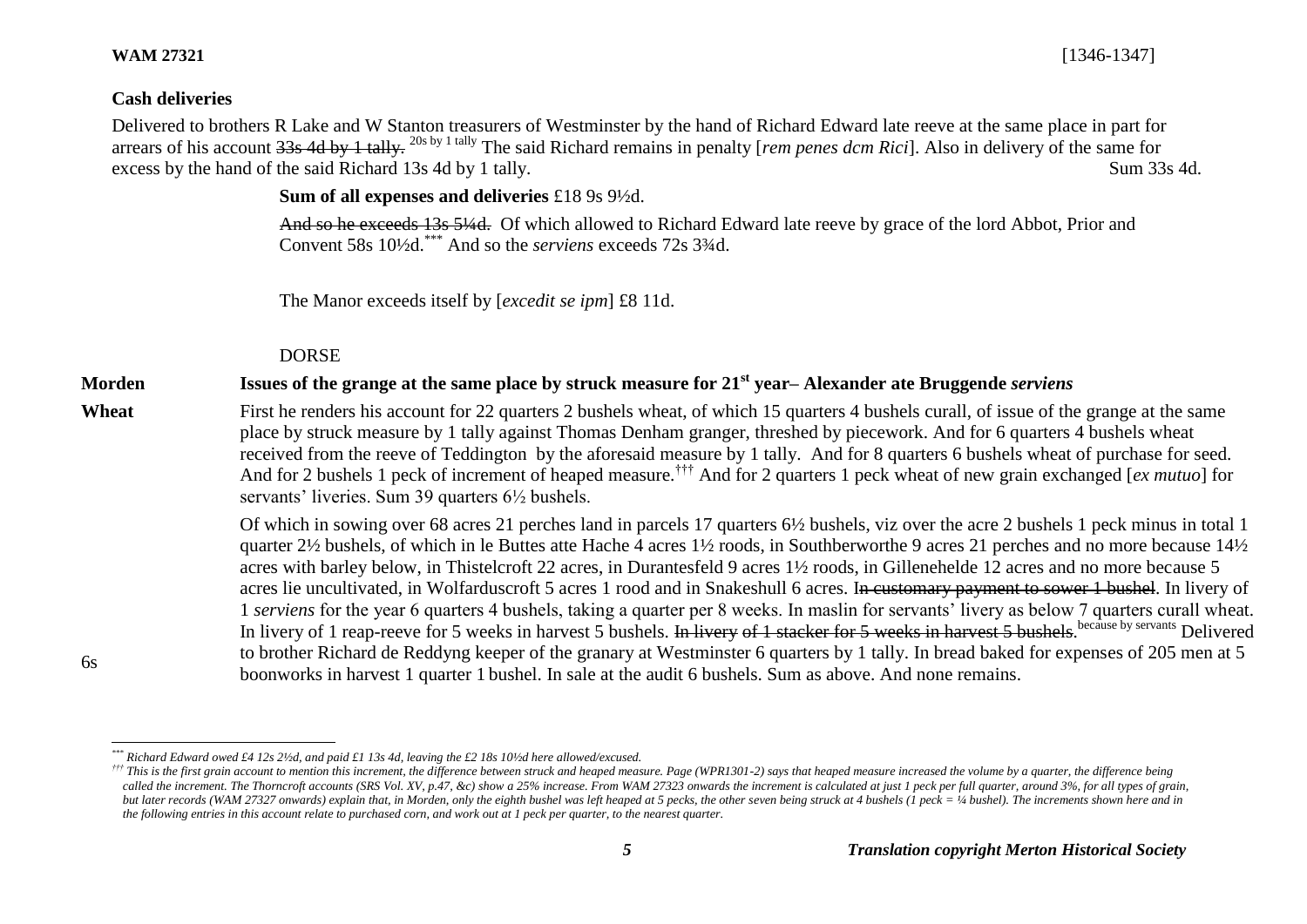| <b>Rye</b>                                         | The same answers for 1 quarter rye of issue of the grange at the same place by the aforesaid measure, by 1 tally against the aforesaid                                                                                                                                                                                                                                                                                                                                                                                                |  |
|----------------------------------------------------|---------------------------------------------------------------------------------------------------------------------------------------------------------------------------------------------------------------------------------------------------------------------------------------------------------------------------------------------------------------------------------------------------------------------------------------------------------------------------------------------------------------------------------------|--|
| exchange                                           | Thomas granger, threshed by piecework. And for 2 quarters 1 bushel rye of purchase for seed. And for 1/2 bushel of increment of heaped<br>[measure]. And for 3 quarters exchanged of new grain for servants' liveries. Sum 6 quarters 1 <sup>1</sup> / <sub>2</sub> bushels.                                                                                                                                                                                                                                                          |  |
|                                                    | Of which in sowing over 7 acres 1 <sup>1</sup> / <sub>2</sub> roods in Northberworthe 2 quarters 1 <sup>1</sup> / <sub>2</sub> bushel, over the acre 2 bushels plus in total 2 bushel 3<br>pecks. And in maslin for servants' liveries as below 4 quarters. Sum as above. And none remains.                                                                                                                                                                                                                                           |  |
| <b>Beans</b>                                       | The same answers for 3 quarters 5 bushels beans of issue of the grange at the same place by the aforesaid measure, by 1 tally against the<br>said Thomas, threshed by piecework. Sum 3 quarters 5 bushels.                                                                                                                                                                                                                                                                                                                            |  |
| 10d                                                | Of which in planting over 6½ acres in Waterdene and no more because 1 acre with white peas and 8½ acres with pulses, viz black peas<br>and vetches mixed, 3 quarters $4^2$ bushels, over the acre 4 bushels-plus in total 1 bushel. And in maslin for servants' livery as below 2<br>bushels. In sale at the audit 1 bushel. Sum as above. And none remains.                                                                                                                                                                          |  |
| White peas                                         | The same answers for 2 bushels white peas beans of issue of the grange at the same place. And sown over 1 acre in Waterdon. And none<br>remains.                                                                                                                                                                                                                                                                                                                                                                                      |  |
| <b>Black peas and</b><br>vetches mixed<br>exchange | The same answers for 9 quarters 2 bushel black peas and vetches mixed of issue of the grange at the same place by the aforesaid<br>measure, by 1 tally above with rye against the said Thomas granger, threshed by piecework. And for 2 quarters 6 bushels of new grain<br>exchanged, for servants' livery. Sum 12 quarters.                                                                                                                                                                                                          |  |
| $7\frac{1}{2}$ d                                   | Of which in sowing over $22$ acres <sup>211/2</sup> acres land in parcels 6 quarters 2 bushels <sup>3 pecks</sup> viz over the acre 2 bushels 1 peck plus in total 1/2 bushel, of which<br>in Waterdon, as appears above under the heading Beans, 8 <sup>1</sup> / <sub>2</sub> acres and in Dedemannsforlang 13 <sup>1/2</sup> acres and no more because 3 roods lie<br>uncultivated. And in maslin for servants' livery as below 5 quarters 6 bushels. And in sale at the audit 1 bushel 1 peck. Sum as above.<br>And none remains. |  |
| <b>Barley</b>                                      | The same answers for 17 quarters 2 bushels barley of issue of the grange at the same place by the aforesaid measure, by 1 tally against                                                                                                                                                                                                                                                                                                                                                                                               |  |
| 5-fold minus 1<br>quarter $1\frac{1}{2}$ bushels   | the aforesaid Thomas granger, threshed by piecework. And for 2 quarters 1 bushel barley of purchase for seed. And for $\frac{1}{2}$ bushel of<br>increment of heaped [measure]. Sum 19 quarters $3\frac{1}{2}$ bushels.                                                                                                                                                                                                                                                                                                               |  |
| 6d                                                 | Of which in sowing over 14½ acres in Southberworthe, as appears above under the heading Wheat, 7 quarters 2½ bushels, viz over the<br>acre 4 bushels plus in total 1/2 bushel. In customary payment to sower 1 bushel. Mixed below with oats for dredge seed 2 quarters.<br>Delivered to brother Richard de Redyng keeper of the granary at Westminster 10 quarters by 1 tally. In sale at the audit 1 bushel. Sum as<br>above. And none remains.                                                                                     |  |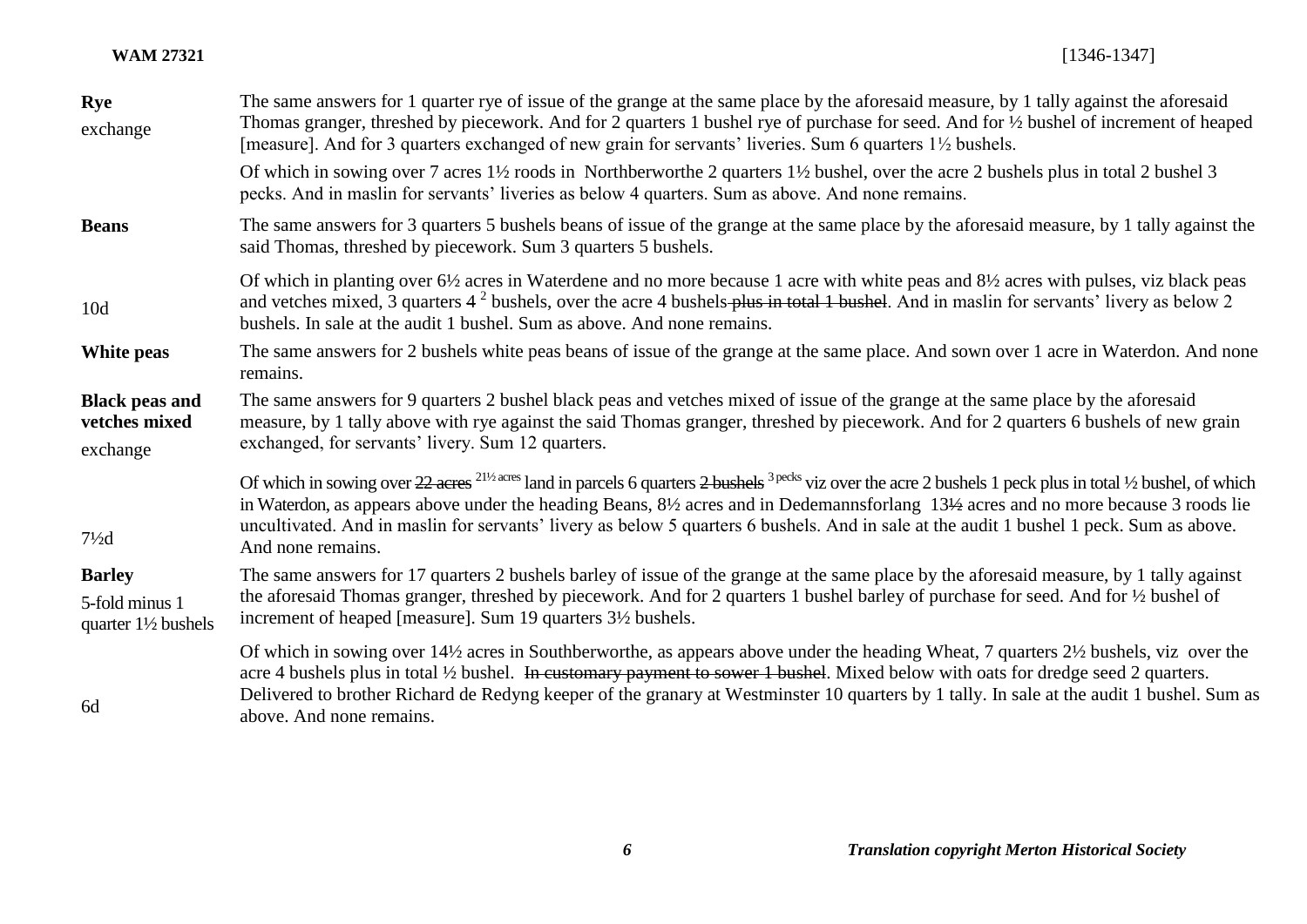| <b>WAM 27321</b> | $[1346 - 1347]$ |
|------------------|-----------------|
|------------------|-----------------|

| <b>Dredge</b><br>3-fold minus $4\frac{1}{2}$<br>bushels | The same answers for 3 quarters dredge of issue of the grange at the same place by the aforesaid measure, by 1 tally above with barley<br>against the aforesaid Thomas granger, threshed by piecework. And for 2 quarters barley received above. And for 2 quarters 4 bushels<br>oats received below at the same sowing for dredge seed. Sum 7 quarters 4 bushels.                                                                                                                                                                                                                                                                                                                                                                                                                                                                                                                                                                                                                                                                                                                                                                                                                                                                                                                                                                                                                                                                                                                                      |
|---------------------------------------------------------|---------------------------------------------------------------------------------------------------------------------------------------------------------------------------------------------------------------------------------------------------------------------------------------------------------------------------------------------------------------------------------------------------------------------------------------------------------------------------------------------------------------------------------------------------------------------------------------------------------------------------------------------------------------------------------------------------------------------------------------------------------------------------------------------------------------------------------------------------------------------------------------------------------------------------------------------------------------------------------------------------------------------------------------------------------------------------------------------------------------------------------------------------------------------------------------------------------------------------------------------------------------------------------------------------------------------------------------------------------------------------------------------------------------------------------------------------------------------------------------------------------|
|                                                         | Of which in sowing over 9 acres in Westschote and no more because 1 acre 1½ roods lie uncultivated, 4 quarters 4 bushels, viz over the<br>acre 4 bushels Delivered to brother Richard de Redyng keeper of the granary at Westminster 3 quarters by 1 tally. Sum as above. And<br>none remains.                                                                                                                                                                                                                                                                                                                                                                                                                                                                                                                                                                                                                                                                                                                                                                                                                                                                                                                                                                                                                                                                                                                                                                                                          |
| Oats                                                    | The same answers for 28 quarters 2 bushels oats of issue of the grange at the same place by the aforesaid measure, by 1 tally against the<br>said Thomas de Denham granger, threshed by piecework. And for 4 quarters 1 bushel oats of the same issue by estimation in sheaves by<br>the said tally. And for 13 quarters 7 bushels 1 peck oats of purchase, of which 2 quarters 6 bushels for seed. And for 3½ bushels of<br>increment of heaped [measure]. Sum 46 quarters 5 bushels 3 pecks.                                                                                                                                                                                                                                                                                                                                                                                                                                                                                                                                                                                                                                                                                                                                                                                                                                                                                                                                                                                                          |
| 8d                                                      | Of which in sowing over 56½ acres <sup>1/2 rood</sup> land in parcels 28 quarters 2 bushels, over the acre 4 bushels, of which in le Buttes atte hatche<br><sup>Westbuttes</sup> 4 acres + <sup>1/2</sup> roods, in Rotsforlang 19 acres, in Langelond 21 acres 1 rood, in Neweburicroft 9 <sup>1</sup> /2 acres, in Comstrod 2 acres 1 <sup>1</sup> /2<br>roods and no more because 10 acres 3½ roods lie at fallow. Mixed above with barley for dredge seed 2 quarters 4 bushels. In making<br>meal for servants' pottage for the year 2 quarters 3 bushels. In fodder for 2 carthorses from Michaelmas day until 3rd May for 215<br>nights, 6 quarters 5 bushels 3 pecks, taking per night 1 peck. In fodder for 2 draught horses at winter and Lenten sowing 2 quarters. In<br>fodder for 16 oxen, by estimation in sheaves, and in sustenance for weak animals and in weaning calves of issue by estimation in<br>sheaves 4 quarters 1 bushel oats. In fodder for the horse of brother J Mordon bailiff of Westminster for his coming for superintending and<br>regulating the state of the manor 4 bushels by 1 sealed tally. In fodder for the steward's horse for Courts held on occasions 1 bushel by 1<br>sealed document. In fodder for the horses of J Port <sup>er</sup> the auditor and the clerk of the audit coming there in the month of May for taking view<br>of the audit 1 bushel by 1 sealed tally [tall sigill]. In sale at the audit 2 bushels. Sum as above. And none remains. |
|                                                         | Multure of the mill The same answers for 13 quarters multure received for the farm of the mill for the year. Sum 13 quarters. And all accounted in servants'<br>maslin. And none remains.                                                                                                                                                                                                                                                                                                                                                                                                                                                                                                                                                                                                                                                                                                                                                                                                                                                                                                                                                                                                                                                                                                                                                                                                                                                                                                               |
|                                                         | Maslin for servants The same answers for 7 quarters curall wheat, 4 quarters rye, 2 bushels beans, 5 quarters 6 bushels peas and vetches mixed and 13<br>quarters multure received above for livery. And for 8 quarters maslin received from John Barat serviens of Battersea by 1 tally. And for<br>1 quarter 7 bushels of purchase. And for 1/2 bushel of increment of heaped [measure] at the same. Sum 39 quarters 71/2 bushels.                                                                                                                                                                                                                                                                                                                                                                                                                                                                                                                                                                                                                                                                                                                                                                                                                                                                                                                                                                                                                                                                    |
|                                                         | Of which in livery of 1 certer 4 servent pleughman, 1 dairy former and 1 shopbard keeping 200 elian ewes at the lord's fold to have the                                                                                                                                                                                                                                                                                                                                                                                                                                                                                                                                                                                                                                                                                                                                                                                                                                                                                                                                                                                                                                                                                                                                                                                                                                                                                                                                                                 |

Of which in livery of 1 carter, 4 servant ploughmen, 1 dairy farmer and 1 shepherd keeping 200 alien ewes at the lord's fold to have the manure, for the year 36 quarters 2½ bushels, each taking a quarter per 10 weeks. In livery of 1 swineherd for the year 3 quarters 2 bushels, taking a quarter per 16 weeks. In livery of 1 rook-scarer at both sowings 2 bushels. Given to the customary tenants lifting the lord's hay by custom 1 bushel. Sum as above. And none remains.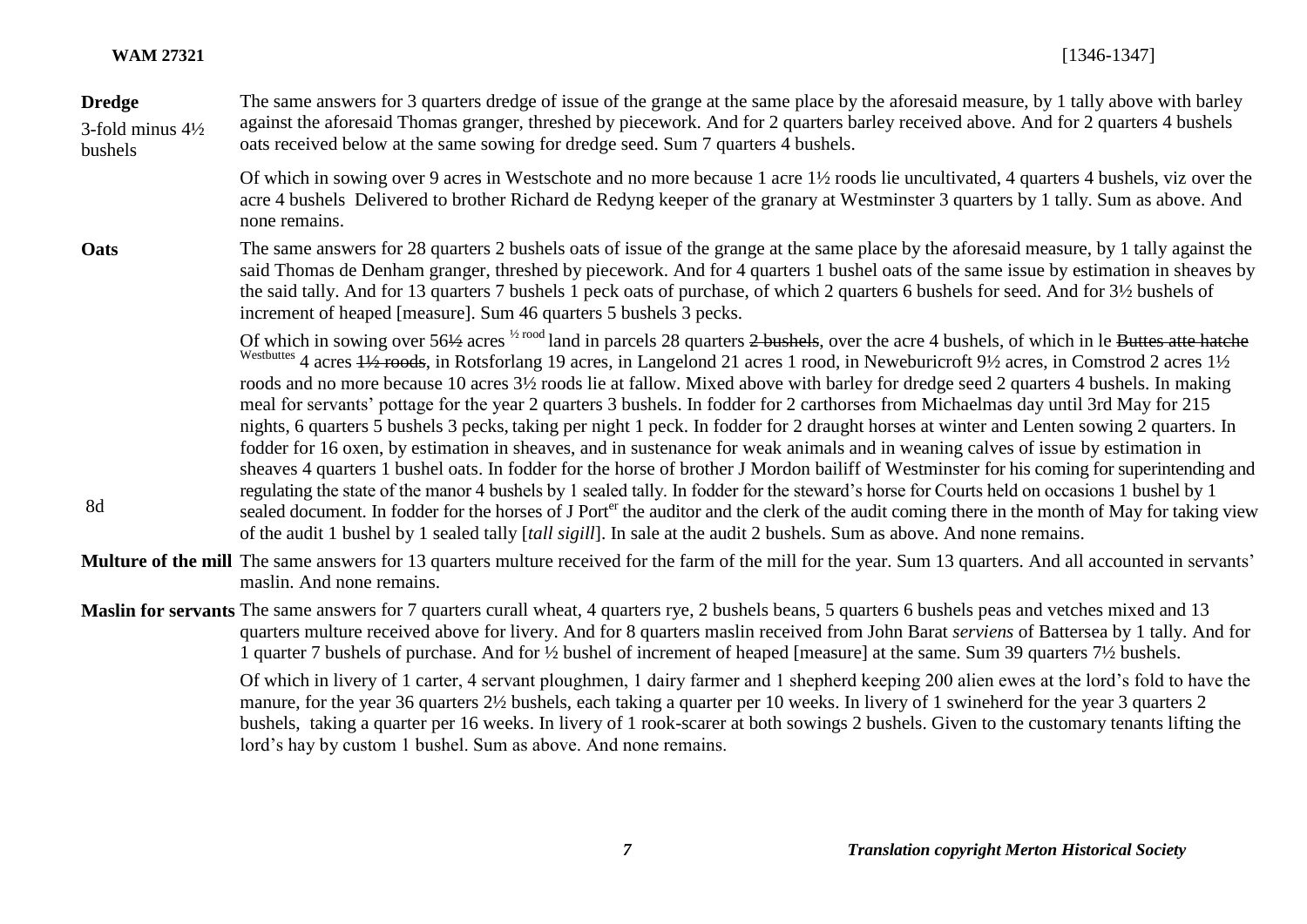# **LIVESTOCK ACCOUNT**

| <b>Carthorses</b>                       | The same answers for 2 carthorses from the remaining. Sum 2. And there remain 2 carthorses.                                                                                                                                              |
|-----------------------------------------|------------------------------------------------------------------------------------------------------------------------------------------------------------------------------------------------------------------------------------------|
| <b>Draught horses</b>                   | The same answers for 2 female draught horses from the remaining. And for 1 three-year-old male colt found by examination on making<br>the account roll. And for 2 draught horses, of which 1 male, in exchange for 1 ox as below. Sum 5. |
|                                         | Of which in murrain 1 female. And there remain 4 draught horses, of which 2 male and 2 female.                                                                                                                                           |
| <b>Colts</b>                            | The same answers for 1 female colt aged $1\frac{1}{2}$ years from the remaining. And there remains 1 female colt aged $2\frac{1}{2}$ years.                                                                                              |
|                                         | For colts of issue none this year because they continued to work.                                                                                                                                                                        |
| Oxen                                    | The same answers for 18 oxen from the remaining, of which 1 in the custody of Richard Edward late reeve there. Sum 18.                                                                                                                   |
|                                         | Of which in murrain 1. <sup>witnessed by bailiff</sup> In exchange for 2 draught horses as above 1 ox. Sum 2. And there remain 16 oxen.                                                                                                  |
| <b>Bulls</b>                            | The same answers for 1 bull from the remaining. And there remains 1 bull.                                                                                                                                                                |
| Cows in the next                        | The same answers for 12 cows from the remaining. Sum 12.                                                                                                                                                                                 |
| roll he answers for<br>12 cows in full. | Of which in murrain before calving $21$ Sum 1. And there remain 11 cows.                                                                                                                                                                 |
| <b>Steers</b>                           | The same answers for 2 steers, of which 1 as a bull-calf, added from bullocks. And there remain 1 bull-calf, 1 steer.                                                                                                                    |
| <b>Heifers</b>                          | The same answers for 1 heifer added from young heifers. And there remains 1 heifer.                                                                                                                                                      |
| <b>Bullocks</b>                         | The same answers for 1 bullock from the remaining. And for 1 received from Robert Blakemor serviens of Greenforde by 1 tally. And<br>for 2 added from yearling calves. Sum 4.                                                            |
|                                         | Of which in addition above with steers 2, of which 1 as a bull-calf. Sum 2. And there remain 2 bullocks.                                                                                                                                 |
| <b>Young heifers</b>                    | The same answers for 2 young heifers from the remaining. And for 2 received of addition from yearling calves. Sum 4.                                                                                                                     |
|                                         | Of which in murrain of those from the remaining 1. In addition above with heifers [1]. Sum 2. And there remain 2 young heifers.                                                                                                          |
| <b>Calves</b>                           | The same answers for 2 calves from the remaining. And for 3 received from Robert Blakemor serviens of Greenford by 1 tally above<br>with bullocks. And for 2 calves of issue of purchase from the farmer of the dairy. Sum 7.            |
|                                         | Of which in murrain of those arising from Greenford above 1. In addition above with bullocks 2. Also in addition with young heifers 2.<br>Sum 5. And there remain 2 calves.                                                              |
| Wethers                                 | The same answers for 7 wethers from the remaining. And for 1 arising from strays before shearing. Sum 8.                                                                                                                                 |
|                                         | Of which in murrain before shearing 1. And there remain 7 wethers.                                                                                                                                                                       |
| <b>Ewes</b>                             | The same answers for 3 ewes from the remaining. And there remain 3 ewes.                                                                                                                                                                 |
| <b>Hoggets</b>                          | The same answers for 2 added from lambs. Sum 2. And there remain 2 hoggets.                                                                                                                                                              |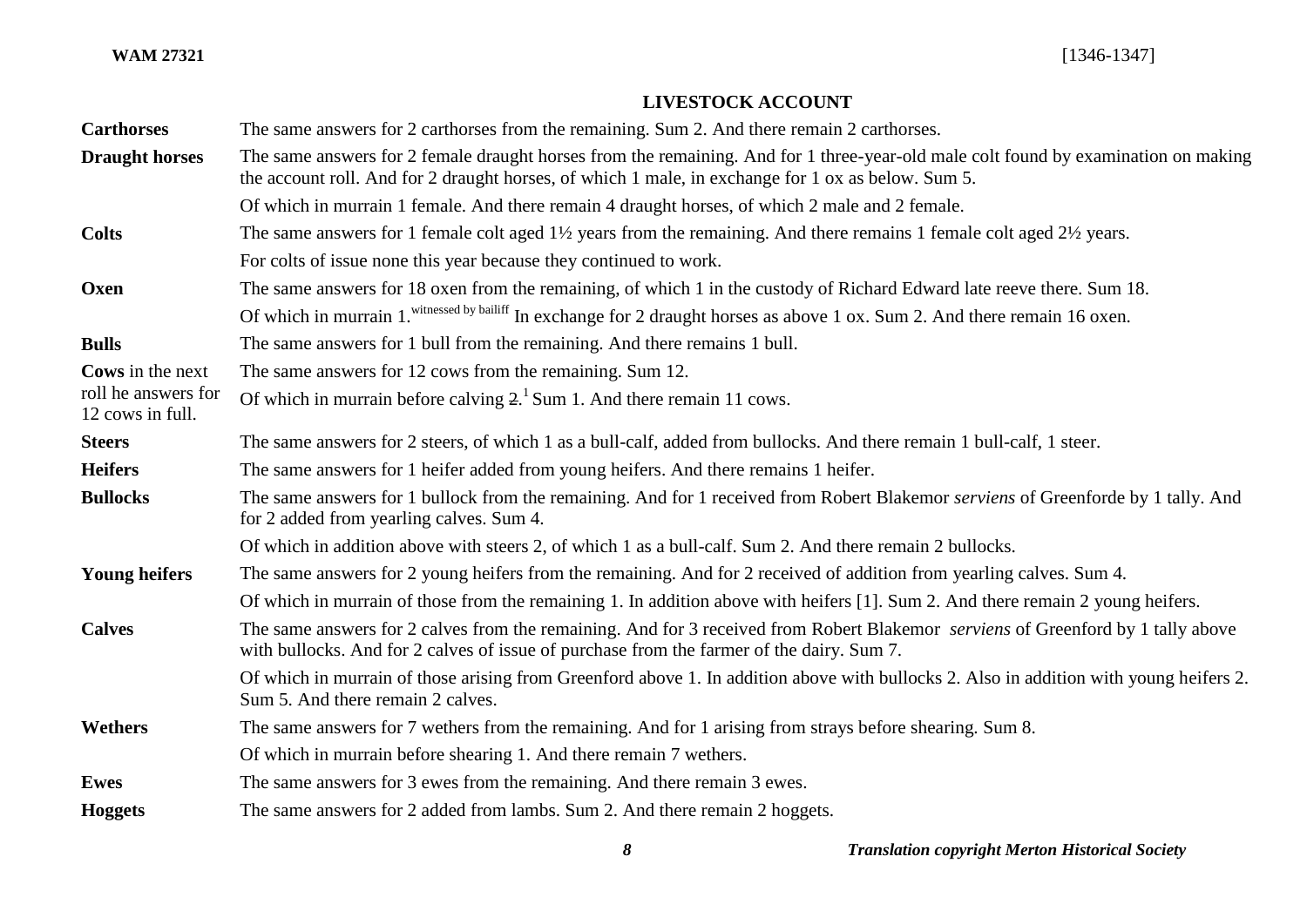l

**WAM 27321** [1346-1347]

| <b>Gimmers</b>                     | The same answers for 1 gimmer added from lambs. And there remains 1 gimmer.                                                                                                                                                                                                                                                                                                                                                                             |
|------------------------------------|---------------------------------------------------------------------------------------------------------------------------------------------------------------------------------------------------------------------------------------------------------------------------------------------------------------------------------------------------------------------------------------------------------------------------------------------------------|
| Lambs                              | The same answers for 3 lambs from the remaining. And for 3 lambs of issue this year. Sum 6.                                                                                                                                                                                                                                                                                                                                                             |
|                                    | Of which in addition above with hoggets 2. In addition with gimmers 1. Sum 3. And there remain 3 lambs.                                                                                                                                                                                                                                                                                                                                                 |
| <b>Sows</b>                        | The same answers for 2 sows from the remaining. Sum 2. And there remain 2 sows.                                                                                                                                                                                                                                                                                                                                                                         |
| <b>Piglets</b> [porculi]           | The same answers for 7 piglets from the remaining. And for 19 received added from piglets aged 1/2-year and more. Sum 26.                                                                                                                                                                                                                                                                                                                               |
| 3s.                                | Of which in murrain of those from the remaining 3. because not witnessed And in sale 4 piglets. In sale at the audit 3. Sum 7. And there remain<br>19 piglets.                                                                                                                                                                                                                                                                                          |
| <b>Young piglets</b><br>[porcelli] | The same answers for 9 piglets from the remainder. And for 11 piglets of issue farrowed in the months of December and January. And<br>for 11 farrowed in the month of June. Sum 31.                                                                                                                                                                                                                                                                     |
| 18d [?]                            | Of which in tithe 2. In addition above with piglets 19. In murrain in month of July 3. In sale at the audit 3. Sum 24. And there remain 7<br>young piglets.                                                                                                                                                                                                                                                                                             |
| <b>Geese</b>                       | The same answers for 27 geese from the remaining, of which 2 are ganders and 4 breeding females. And for 28 goslings of issue. Sum<br>55.                                                                                                                                                                                                                                                                                                               |
| 2s 8d.                             | Of which in tithes 3. In expenses of brothers R Bibi, R Lake and J Port <sup>er</sup> auditors 6 by 1 tally. In expenses of brother J de Mordon bailiff 1<br>by 1 tally. And in sale 15 geese. And stolen in the court by night [furact' in cur' noctant'] in the Vigil of the Assumption because not witnessed of Blessed<br>Mary 16 geese. In sale at the audit 16. Sum 41. And there remain 14 geese, of which 2 are ganders and 4 breeding females. |
| <b>Ducks</b>                       | The same answers for 3 ducks of purchase. And accounted in expenses of brother J de Mordon bailiff by 1 tally. And it balances.                                                                                                                                                                                                                                                                                                                         |
| <b>Capons</b>                      | The same answers for 12 capons from the remaining. And for 12 received made from chickens. Sum 24.                                                                                                                                                                                                                                                                                                                                                      |
|                                    | Of which in sale 12. Sum 12. And there remain 12 capons.                                                                                                                                                                                                                                                                                                                                                                                                |
| <b>Cocks and hens</b>              | The same answers for 1 cock and 12 hens from the remaining. And 4 cocks and 6 hens from rent at the Christmas term. Sum 22.[!]                                                                                                                                                                                                                                                                                                                          |
|                                    | Of which in sale 4 cocks and 6 hens of rent. Sum 10. And there remain 2 cocks and 12 hens.[!] <sup>‡‡‡†</sup>                                                                                                                                                                                                                                                                                                                                           |
| <b>Chickens</b>                    | The same answers for 12 chickens of purchase. And accounted in making capons above. And it balances.                                                                                                                                                                                                                                                                                                                                                    |
| <b>Eggs</b>                        | The same answers for 260 eggs of purchase. <sup>§§§</sup> And bought and delivered to William de Stanton cellarer. And none remains.                                                                                                                                                                                                                                                                                                                    |
|                                    | White-tawed hides The same answers for 1/2 a white-tawed hide from the remaining. And all expended in repair of cart-harness. And none remains.                                                                                                                                                                                                                                                                                                         |
| <b>Hides</b>                       | The same answers for the hide of 1 draught horse, 1 ox, 1 cow, 1 heifer and 1 yearling calf of murrain as above. Sum 5. And sold as<br>within. And it balances.                                                                                                                                                                                                                                                                                         |

*<sup>‡‡‡</sup> There seems to be some confusion in the totals in this section! The next account WAM 27322 accepts this figure as correct, with 2 cocks and 12 hens remaining.*

*<sup>§§§</sup> The hens were at farm, so the eggs were probably bought from the farmer.*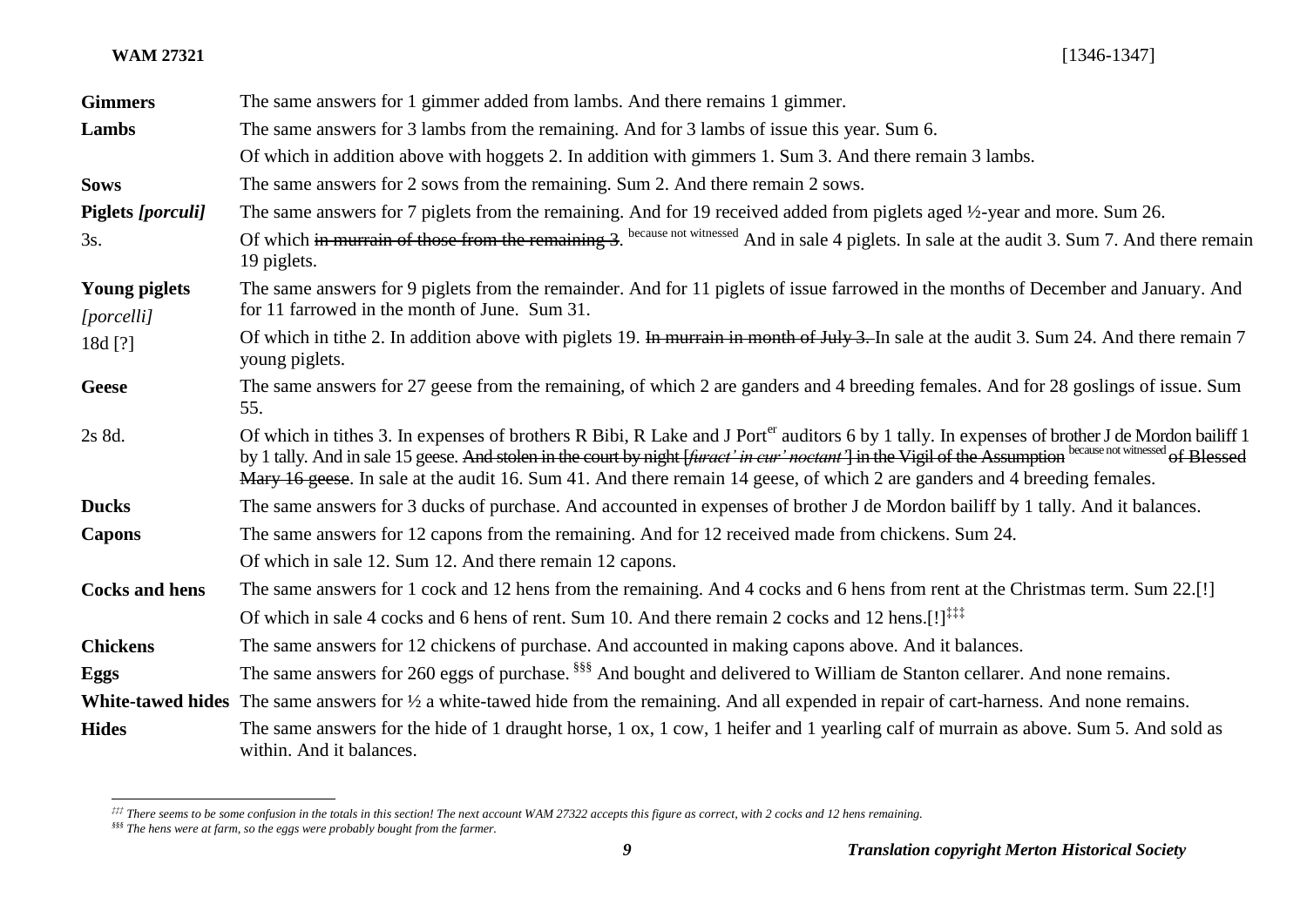| <b>Wool</b>                                                | The same answers for the fleeces of 7 wethers, 3 ewes, and 3 yearling lambs from the issue of the shearing above. Sum 13.                                                                                                                                                                               |  |
|------------------------------------------------------------|---------------------------------------------------------------------------------------------------------------------------------------------------------------------------------------------------------------------------------------------------------------------------------------------------------|--|
|                                                            | Of which in tithe 1. And in sale 12 fleeces. And none remains.                                                                                                                                                                                                                                          |  |
| <b>Sheepskins</b>                                          | The same answers for 1 sheepskin of murrain above. And sold as within. And none remains.                                                                                                                                                                                                                |  |
| <b>Fold hurdles</b>                                        | The same answers for 33 hurdles for the fold from the remaining. And for 13 hurdles for the fold received of rent at Hokeday. And for 7                                                                                                                                                                 |  |
|                                                            | hurdles of withies of purchase. Sum 53.                                                                                                                                                                                                                                                                 |  |
|                                                            | Of which expended in firewood because old and worn-out 18. Sum 18. And there remain 35 hurdles.                                                                                                                                                                                                         |  |
| <b>Swans</b>                                               | [nothing is entered against this heading]                                                                                                                                                                                                                                                               |  |
|                                                            | <b>WORKS ACCOUNT</b>                                                                                                                                                                                                                                                                                    |  |
| <b>Ploughing works</b>                                     | The same answers for 13 ploughing works arising from 13 customary tenants, each of whom ploughs 1 rood of land at the sowing of                                                                                                                                                                         |  |
| price of a work<br>$1\frac{1}{2}d$ .                       | wheat, the price of a work 1 <sup>1</sup> / <sub>2</sub> d. Sum 13 works. And sold within. And it balances.                                                                                                                                                                                             |  |
| Dung-carrying<br>services                                  | The same answers for 15 dung-carrying services arising from 13 customary tenants, the price of a work 1/2d. Sum 15 works. And all<br>accounted in carrying dung from the Court with their own carts and horses to the lord's fields for 1/2-day. And none remains.                                      |  |
| price of a work ½d.                                        |                                                                                                                                                                                                                                                                                                         |  |
| <b>Carrying services</b>                                   | The same answers for 56 carrying services arising from the aforesaid customary tenants, the price of a work 1d. Sum 56 works.                                                                                                                                                                           |  |
| price of a work 1d.                                        | Of which in carrying 6 quarters wheat, 10 quarters barley and 3 quarters dredge as far as Westminster 38 works, viz per quarter 2<br>works. And in sale 18 works. Sum as above. And it balances.                                                                                                        |  |
| <b>Manual works</b>                                        | The same answers for 520 manual works arising from the said customary tenants of which 1 customary tenant does 60 works between                                                                                                                                                                         |  |
| price of a work per<br>$\frac{1}{2}$ -day $\frac{1}{2}d$ . | Michaelmas and 1 <sup>st</sup> August, 12 customary tenants each do $40^{1/2}$ works <sup>****</sup> for the same period and 1 customary tenant does 20 works for<br>the same period, deducting 4 festival weeks, the price of a work per $\frac{1}{2}$ -day $\frac{1}{2}$ d. Sum 520 works.            |  |
|                                                            | Of which in harrowing the lord's land at Lenten sowing this year 24 works. In planting 3 quarters 3 bushels beans this year 69 works, viz per<br>bushel 21/2 works. In cutting stubble [stipula] for roofing buildings and hurdles for the fold 13 works. In filling dung carts witnessed by bailiff 24 |  |
|                                                            | works. In hoeing corn of every kind this year 148 works and so much this year because more sown than in the previous year and the<br>multitude of thistles. In breaking land for sowing with peas and beans 6 works In sale 236 works. Sum as above. And none remains.                                  |  |
| <b>Harvest works</b>                                       | The same answers for 105 harvest works arising from the said customary tenants between 1 <sup>st</sup> August and Michaelmas, price of a work<br>$1\frac{1}{2}$ d. Sum 105 works.                                                                                                                       |  |
| for 1 work                                                 | price of a work 1½ dOf which in reaping and binding 52½ acres wheat and oats 105 works. Sum as above. And none remains.                                                                                                                                                                                 |  |

*<sup>\*\*\*\*</sup> This should only be 40 works, not 40½. It should be 11 tenants not 12.*

 $\overline{a}$